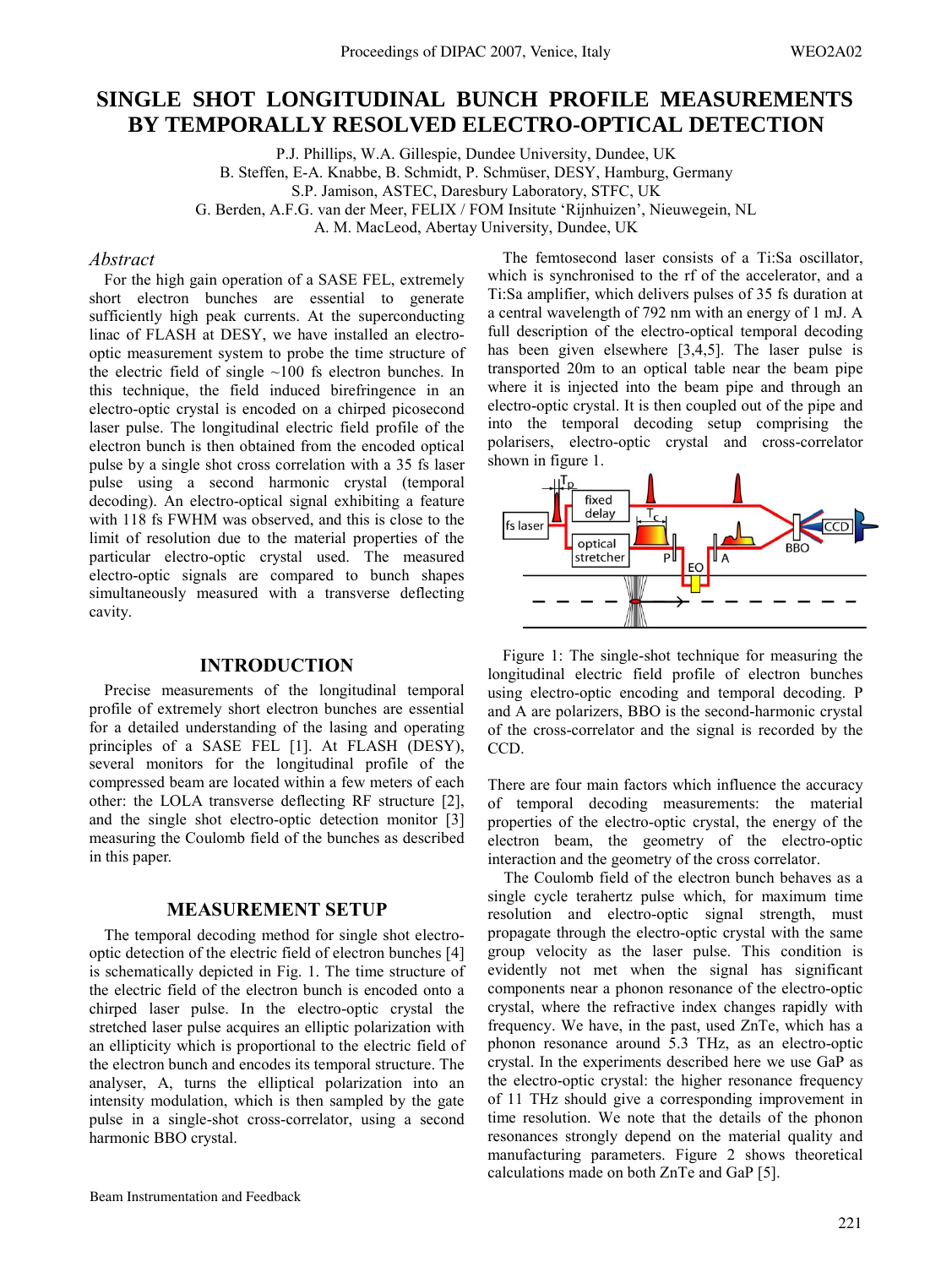The electric field of a charge moving at relavistic fields is compressed in the longitudinal direction and has an opening angle of  $2/\gamma$ [5]. This small opening angle leads to a slight temporal broadening of the electric field pulse at a finite distance, which results in a reduction of the high frequency parts of electric field at the electro-optic crystal.



Figure 2: Electro-Optic response function for ZnTe (upper) and for GaP (lower) for different thickness of crystal.

While the THz pulse travels perpendicular to the surface through the crystal, the laser beam is inclined by a small angle. The right hand part of the laser arrives earlier at the crystal surface then the left hand part. Therefore the phase retardation resulting from the interaction of the THz pulse laser field is not distributed perpendicular to the direction of travel of the laser but tilted by the small angle. This effect is leads to a broadening of the electro optical signal (approximately a Gaussian convolution of 35 fs).

 An upper limit for the time resolution of the crosscorrelator was experimentally determined to be better then 50 fs (rms), including in the response of the BBO crystal, the imaging optics and the length of the gate pulse.

In these experiments we also compared the electrooptic detection with results from a Transverse Deflecting Cavity (TDC), which currently produces the highest resolution of all the longitudinal diagnostics at FLASH. The TDC streaks the longitudinal phase space of the bunch transversely without producing any mean deflection, and is preceded by a kicker that adds an additional mean deflection, so that a single bunch can be deflected onto an off-axis OTR screen. A number of electro-optic temporal decoding traces have been taken in parallel with longitudinal bunch profile measurements with high temporal resolution using TDC. Owing to space constraints, the electro-optic experiment had to be mounted downstream of the TDC. Although it was not possible to measure using both techniques to measure using both techniques simultaneously, we were able to use the electro-optic detector to measure the bunch immediately preceding or immediately following the bunch deflected by the TDC.

## **RESULTS AND DISCUSSION**

The data is obtained directly from the CCD camera in real time and is displayed in the format as shown in Figure 3. The camera image, which is in false colour representation, clearly shows a reflection from the electro-optic crystal. The lower panel shows the electrooptic signal obtained after binning, background subtraction, and normalisation of the image. Using a 100mm thick GaP crystal in the temporal decoding setup of Figure 1, a pulse of 118 fs FWHM in a 12 ps measurement window was observed. The leading edge of the electron bunch is on the left. The small peak around 8.5 ps is due to the reflection of the THz field in the electro-optic crystal.

Simultaneous TDC and the electro-optic measurements, not presented here, show a good correlation between the shapes of the electron bunch profiles.



Figure 3: A typical measurement from temporal decoding showing the camera image and a binned image. The insert displays an exploded view of the peak.

The CCD camera which captures the images in the electro-optic experiment is part of the FLASH control system. This makes it possible to tune the accelerator